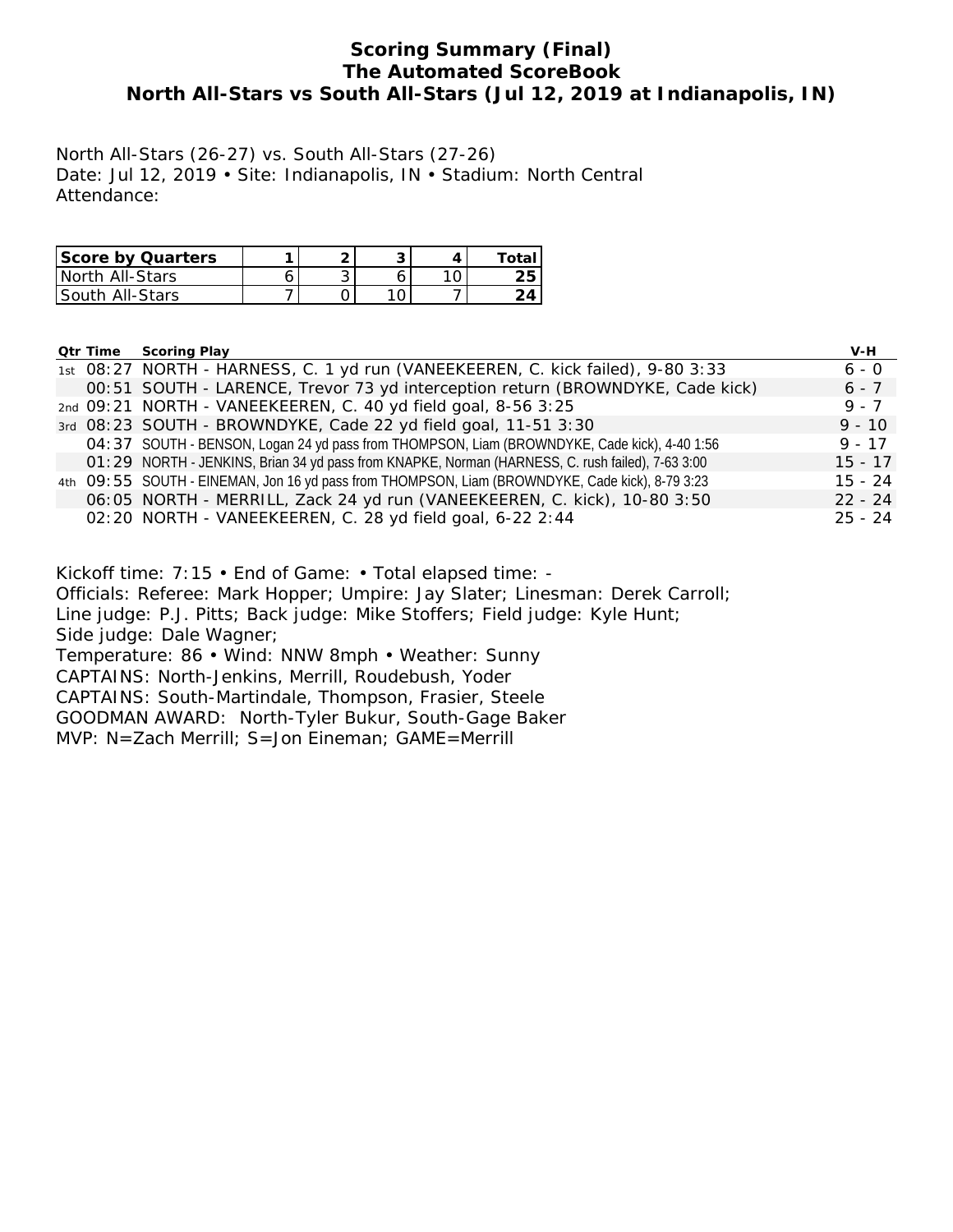# **Team Statistics (Final) The Automated ScoreBook North All-Stars vs South All-Stars (Jul 12, 2019 at Indianapolis, IN)**

|                                | <b>NORTH</b>   | <b>SOUTH</b>  |
|--------------------------------|----------------|---------------|
| FIRST DOWNS                    | 16             | 18            |
| Rushing                        | 6              | 3             |
| Passing                        | 8              | 14            |
| Penalty                        | $\overline{2}$ | $\mathbf{1}$  |
| NET YARDS RUSHING              | 146            | 27            |
| <b>Rushing Attempts</b>        | 31             | 28            |
| Average Per Rush               | 4.7            | 1.0           |
| Rushing Touchdowns             | $\overline{2}$ | $\mathbf 0$   |
| Yards Gained Rushing           | 166            | 67            |
| Yards Lost Rushing             | 20             | 40            |
| NET YARDS PASSING              | 161            | 263           |
| Completions-Attempts-Int       | $13 - 24 - 1$  | $19 - 35 - 2$ |
| Average Per Attempt            | 6.7            | 7.5           |
| Average Per Completion         | 12.4           | 13.8          |
| Passing Touchdowns             | 1              | 2             |
| TOTAL OFFENSE YARDS            | 307            | 290           |
| Total offense plays            | 55             | 63            |
| Average Gain Per Play          | 5.6            | 4.6           |
| Fumbles: Number-Lost           | $0-0$          | $2 - 0$       |
| Penalties: Number-Yards        | $4 - 45$       | $4 - 29$      |
| PUNTS-YARDS                    | $3 - 136$      | $2 - 53$      |
|                                | 45.3           | 26.5          |
| Average Yards Per Punt         |                |               |
| Net Yards Per Punt             | 25.3           | 26.5          |
| Inside 20                      | 0              | 1             |
| 50+ Yards                      | 0              | 0             |
| Touchbacks                     | $\overline{O}$ | $\mathcal{O}$ |
| Fair catch                     | 0              | 0             |
| KICKOFFS-YARDS                 | 6-348          | $5 - 285$     |
| Average Yards Per Kickoff      | 58.0           | 57.0          |
| Net Yards Per Kickoff          | 37.8           | 36.2          |
| Touchbacks                     | 3              | 3             |
| Fair Catch Yards               | 0              | $\mathcal{O}$ |
| Punt returns: Number-Yards-TD  | $0 - 0 - 0$    | $3 - 60 - 0$  |
| Average Per Return             | 0.0            | 20.0          |
| Kickoff returns: Number-Yds-TD | $2 - 44 - 0$   | $3 - 61 - 0$  |
| Average Per Return             | 22.0           | 20.3          |
| Interceptions: Number-Yds-TD   | $2 - 35 - 0$   | $1 - 73 - 1$  |
| Fumble Returns: Number-Yds-TD  | 0-0-0          | $0 - 0 - 0$   |
| Miscellaneous Yards            | 0              | Ο             |
| Possession Time                | 24:12          | 23:48         |
| 1st Quarter                    | 6:21           | 5:39          |
| 2nd Quarter                    | 4:52           | 7:08          |
| 3rd Quarter                    | 4:58           | 7:02          |
| 4th Quarter                    | 8:01           | 3:59          |
| Third-Down Conversions         | 5 of 11        | 5 of 13       |
| Fourth-Down Conversions        | 0 of 1         | $2$ of $3$    |
| Red-Zone Scores-Chances        | $3 - 3$        | $2 - 3$       |
| Touchdowns                     | $1 - 3$        | $1 - 3$       |
| Field goals                    | $2 - 3$        | $1 - 3$       |
| Sacks By: Number-Yards         | $6 - 31$       | $1 - 6$       |
| <b>PAT Kicks</b>               | $1 - 2$        | $3 - 3$       |
| <b>Field Goals</b>             | $2 - 2$        | $1 - 1$       |
| Points off turnovers           | 3              | 7             |
|                                |                |               |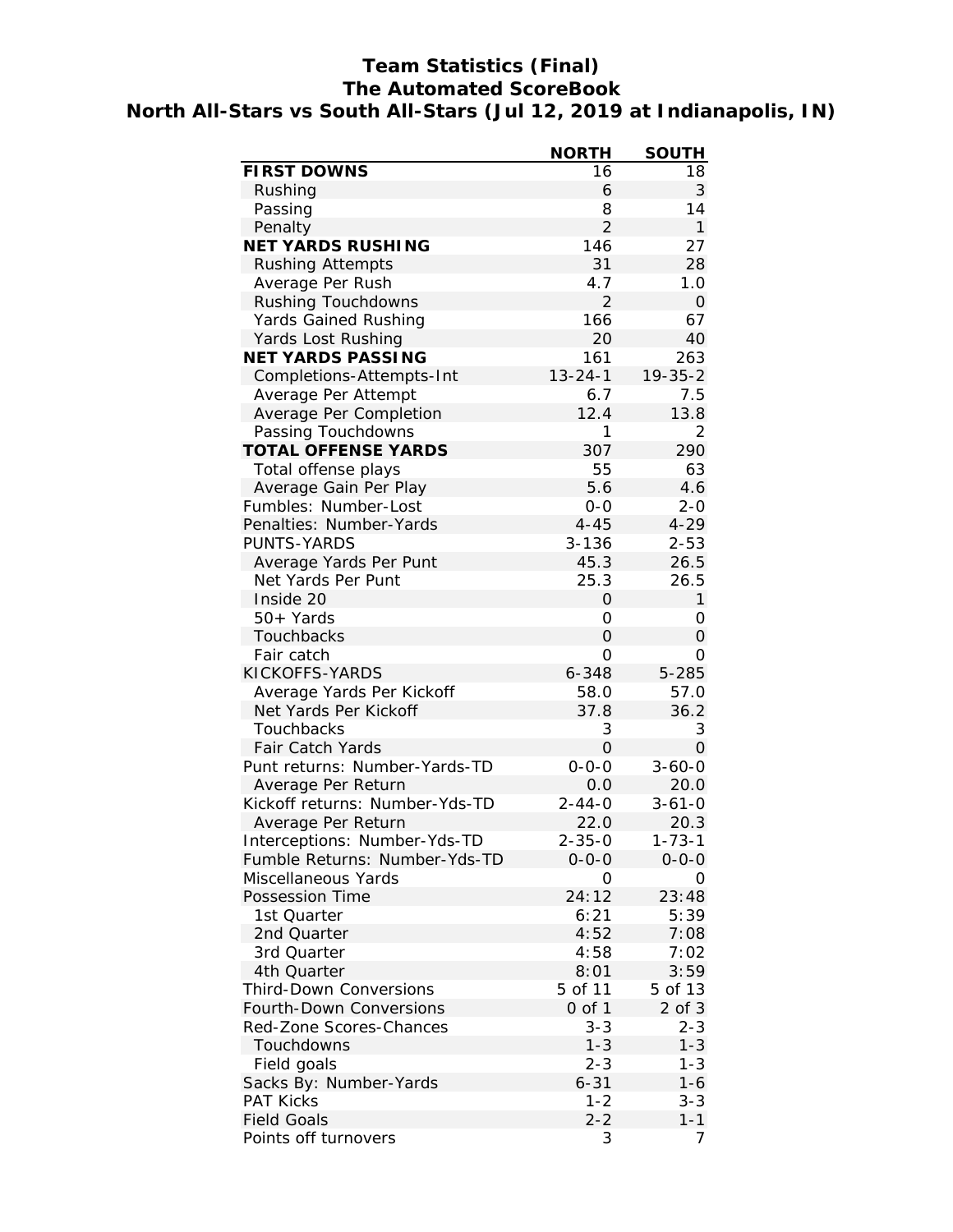## **Individual Statistics (Final) The Automated ScoreBook North All-Stars vs South All-Stars (Jul 12, 2019 at Indianapolis, IN)**

#### **North All-Stars South All-Stars**

| No. Gain Loss<br>Rushing<br>Net<br>TD<br>Avg<br>Lq<br>9<br>97<br>1<br>24<br>MERRILL, Zack<br>10<br>106<br>9.7<br>7<br>30<br>$\overline{2}$<br>SHIVELY, Sam<br>28<br>14<br>O<br>4.0<br>KIRBY, Xaine<br>7<br>21<br>$\mathbf{1}$<br>$\mathsf{O}\xspace$<br>8<br>2.9<br>20<br>YODER, Bronson<br>1<br>1<br>$\mathbf{O}$<br>$\mathbf{1}$<br>$\mathbf{O}$<br>$\mathbf{1}$<br>1.0<br>HARNESS, C.<br>8<br>8<br>$\mathbf{1}$<br>3<br>0<br>0.0<br>6<br>$\overline{2}$<br>31<br>166<br>20<br>146<br>24<br>4.7<br>Totals                                                   | Rushing<br>CONNER, Luke<br>5<br>24<br>BASINGER, D.<br>3<br>13<br>7<br>SCHANK, Tucker<br>15<br>5<br>CONKLING, C.<br>10<br>2<br>FOSSETT, Tommy<br>$\mathbf 0$<br>5<br>THOMPSON, Liam<br>6<br>28<br>67<br>Totals                                    | No. Gain Loss Net TD<br>Avg<br>Lq<br>0<br>24<br>0<br>10<br>4.8<br>7<br>13<br>4.3<br>0<br>0<br>3<br>12<br>$\overline{4}$<br>$\mathbf 0$<br>1.7<br>$\overline{7}$<br>3<br>9<br>0.6<br>$\mathbf{O}$<br>3<br>$-3$<br>$\mathsf{O}$<br>$-1.5$<br>$\Omega$<br>27<br>$-22$<br>5<br>$-3.7$<br>0<br>40<br>27<br>$\mathsf{O}$<br>10<br>1.0                                                                                                                                                                                  |
|---------------------------------------------------------------------------------------------------------------------------------------------------------------------------------------------------------------------------------------------------------------------------------------------------------------------------------------------------------------------------------------------------------------------------------------------------------------------------------------------------------------------------------------------------------------|--------------------------------------------------------------------------------------------------------------------------------------------------------------------------------------------------------------------------------------------------|------------------------------------------------------------------------------------------------------------------------------------------------------------------------------------------------------------------------------------------------------------------------------------------------------------------------------------------------------------------------------------------------------------------------------------------------------------------------------------------------------------------|
| Yds TD<br>$C - A - I$<br>Long Sack<br>Passing<br>MERRILL, Zack<br>$8 - 15 - 0$<br>113<br>$\mathbf{O}$<br>35<br>1<br>$5 - 9 - 1$<br>1<br>0<br>KNAPKE, Norman<br>48<br>34<br>$\mathbf{1}$<br>$13 - 24 - 1$<br>161<br>35<br>1<br>Totals                                                                                                                                                                                                                                                                                                                          | Passing<br>$C-A-I$<br>THOMPSON, Liam<br>$11 - 19 - 1$<br>$8 - 15 - 1$<br>CONKLING, C.<br>$0 - 1 - 0$<br>TEAM<br>$19 - 35 - 2$<br>Totals                                                                                                          | Yds TD Long Sack<br>153<br>2<br>3<br>25<br>110<br>$\mathbf{O}$<br>46<br>$\sqrt{3}$<br>$\overline{0}$<br>0<br>0<br>0<br>$\overline{6}$<br>$\overline{2}$<br>263<br>46                                                                                                                                                                                                                                                                                                                                             |
| Receiving<br>Yards<br>TD<br>No.<br>Long<br>5<br>$\mathbf{1}$<br>JENKINS, Brian<br>41<br>34<br>72<br>35<br>SKEENS, Heisman<br>4<br>O<br>3<br>35<br>DELLINGER, S.<br>$\mathsf{O}$<br>14<br>1<br>13<br>13<br>HAZELL, Kyle<br>0<br>13<br>$\mathbf{1}$<br>35<br>161<br>Totals                                                                                                                                                                                                                                                                                      | Receiving<br>Yards<br>No.<br>EINEMAN, Jon<br>6<br>FOSSETT, Tommy<br>4<br>3<br>BENSON, Logan<br>$\overline{c}$<br>HORNER, Cody<br>$\overline{2}$<br>THOMAS, Sam<br>1<br>SCHMIDT, Orrin<br>SCHANK, Tucker<br>1<br>19<br>Totals                     | TD<br>Long<br>99<br>1<br>46<br>58<br>25<br>0<br>40<br>1<br>24<br>31<br>0<br>19<br>15<br>26<br>0<br>5<br>0<br>5<br>4<br>$\mathbf 0$<br>$\overline{4}$<br>263<br>$\overline{2}$<br>46                                                                                                                                                                                                                                                                                                                              |
| Punting<br>Avg Long In20<br>No.<br>Yds<br>TВ<br>3<br>JOHNSON, B.<br>136<br>48<br>45.3<br>0<br>$\overline{0}$<br>3<br>$\overline{O}$<br>$\overline{O}$<br>136<br>45.3<br>48<br>Totals                                                                                                                                                                                                                                                                                                                                                                          | Yds<br>Punting<br>No.<br>$\overline{2}$<br>53<br>JONES, Cade<br>$\overline{2}$<br>53<br>Totals                                                                                                                                                   | Avg Long In20<br>TВ<br>26.5<br>$\mathbf 0$<br>34<br>1<br>26.5<br>34<br>1<br>$\overline{O}$                                                                                                                                                                                                                                                                                                                                                                                                                       |
| Kickoff<br>Punt<br>Intercept<br>Lg No Yds<br>Lg No Yds<br>Returns<br>No Yds<br>Lg<br>21<br>$\mathbf 0$<br>21<br>SKEENS, Heisman<br>$\mathbf 0$<br>$\overline{O}$<br>$\Omega$<br>$\overline{0}$<br>1<br>0<br>JENNINGS, Jalen<br>$\mathbf 0$<br>$\mathsf{O}$<br>$\overline{O}$<br>$\circ$<br>26<br>26<br>O<br>$\mathsf{O}$<br>$\mathbf{1}$<br>23<br>9<br>YODER, Bronson<br>$\mathsf{O}\xspace$<br>$\mathbf 0$<br>$\mathsf O$<br>23<br>1<br>9<br>1<br>$\Omega$<br>$\overline{2}$<br>$\overline{2}$<br>$\Omega$<br>$\mathsf{O}$<br>44<br>23<br>35<br>Totals<br>26 | Punt<br>No Yds Lg No Yds<br>Returns<br>20<br>1<br>ALLEN, Jason<br>30<br>PETERSON, Jalen<br>1<br>10<br>STEELE, Aaron<br>1<br>$\mathbf 0$<br>LARENCE, Trevor<br>$\mathsf{O}$<br>$\mathsf O$<br>FOSSETT, Tommy<br>$\mathsf{O}$<br>3<br>60<br>Totals | Kickoff<br>Intercept<br>Lg $No$ Yds<br>Lg<br>20<br>$\mathbf{1}$<br>16<br>16<br>0<br>0<br>$\mathbf 0$<br>30<br>$\mathsf O$<br>$\mathbf 0$<br> 0 <br>$\mathsf{O}\xspace$<br>$\mathsf{O}\xspace$<br>0<br>$\mathbf{1}$<br>17<br>17<br>$\mathsf{O}$<br>$\mathbf 0$<br>10<br>$\mathbf 0$<br>73<br>$\mathbf{1}$<br>73<br>0l<br>$\mathbf{O}$<br>$\overline{O}$<br> 0 <br>28<br>28<br>$\mathbf 0$<br> 0 <br>$\mathbf{1}$<br>$\mathbf 0$<br>$\overline{0}$<br>30<br>$\mathfrak{Z}$<br>28<br>$\mathbf{1}$<br>73<br>73<br>61 |
| Field goals<br>Qtr<br>Time<br>Dist<br>Result<br>VANEEKEEREN, C. 2nd<br>40 yards Good<br>09:21<br>02:20<br>28 yards Good<br>VANEEKEEREN, C. 4th                                                                                                                                                                                                                                                                                                                                                                                                                | Field goals<br>Qtr<br>Time<br>BROWNDYKE, Cade<br>3rd<br>08:23                                                                                                                                                                                    | Dist<br>Result<br>22 yards<br>Good                                                                                                                                                                                                                                                                                                                                                                                                                                                                               |
| Kickoffs<br>No. Yards<br>TВ<br>Avg<br><u>OB</u><br>JOHNSON, B.<br>53<br>53.0<br>$\mathsf O$<br>0<br>1<br>295<br>5<br>59.0<br>$\mathfrak{Z}$<br>VANEEKEEREN, C.<br>$\mathbf 0$                                                                                                                                                                                                                                                                                                                                                                                 | <b>Kickoffs</b><br>No. Yards<br>BROWNDYKE, Cade<br>5<br>285                                                                                                                                                                                      | Avg<br>TВ<br>OВ<br>3<br>57.0<br>$\Omega$                                                                                                                                                                                                                                                                                                                                                                                                                                                                         |
| Run Rcv<br>PR<br>Total<br>All-purpose<br>KR<br>IR.<br>MERRILL, Zack<br>97<br>$\mathbf 0$<br>$\mathsf{O}$<br>97<br>0<br>$\mathbf 0$<br>SKEENS, Heisman<br>72<br>21<br>$\mathsf O$<br>$\mathsf{O}\xspace$<br>93<br>0<br>JENKINS, Brian<br>41<br>$\mathsf{O}$<br>$\mathsf{O}\xspace$<br>0<br>O<br>41<br>DELLINGER, S.<br>35<br>$\mathsf{O}$<br>$\mathbf{O}$<br>$\mathsf{O}$<br>$\mathsf{O}$<br>35                                                                                                                                                                | Rcv<br>All-purpose<br>Run<br>EINEMAN, Jon<br>$\mathsf O$<br>99<br>FOSSETT, Tommy<br>$-3$<br>58<br>LARENCE, Trevor<br>$\mathsf{O}\xspace$<br>$\mathbf 0$<br>BENSON, Logan<br>$\mathsf{O}$<br>40                                                   | KR<br><b>PR</b><br>IR.<br>Total<br>$\mathbf 0$<br>$\mathsf{O}$<br>99<br>0<br>28<br>$\mathsf O$<br>$\mathsf{O}\xspace$<br>83<br>73<br>73<br>0<br>0<br>$\mathbf 0$<br>40<br>$\overline{O}$<br>$\mathbf{O}$                                                                                                                                                                                                                                                                                                         |

FUMBLES: North All-Stars-None. South All-Stars-FOSSETT, Tommy 1-0; CONKLING, C. 1-0.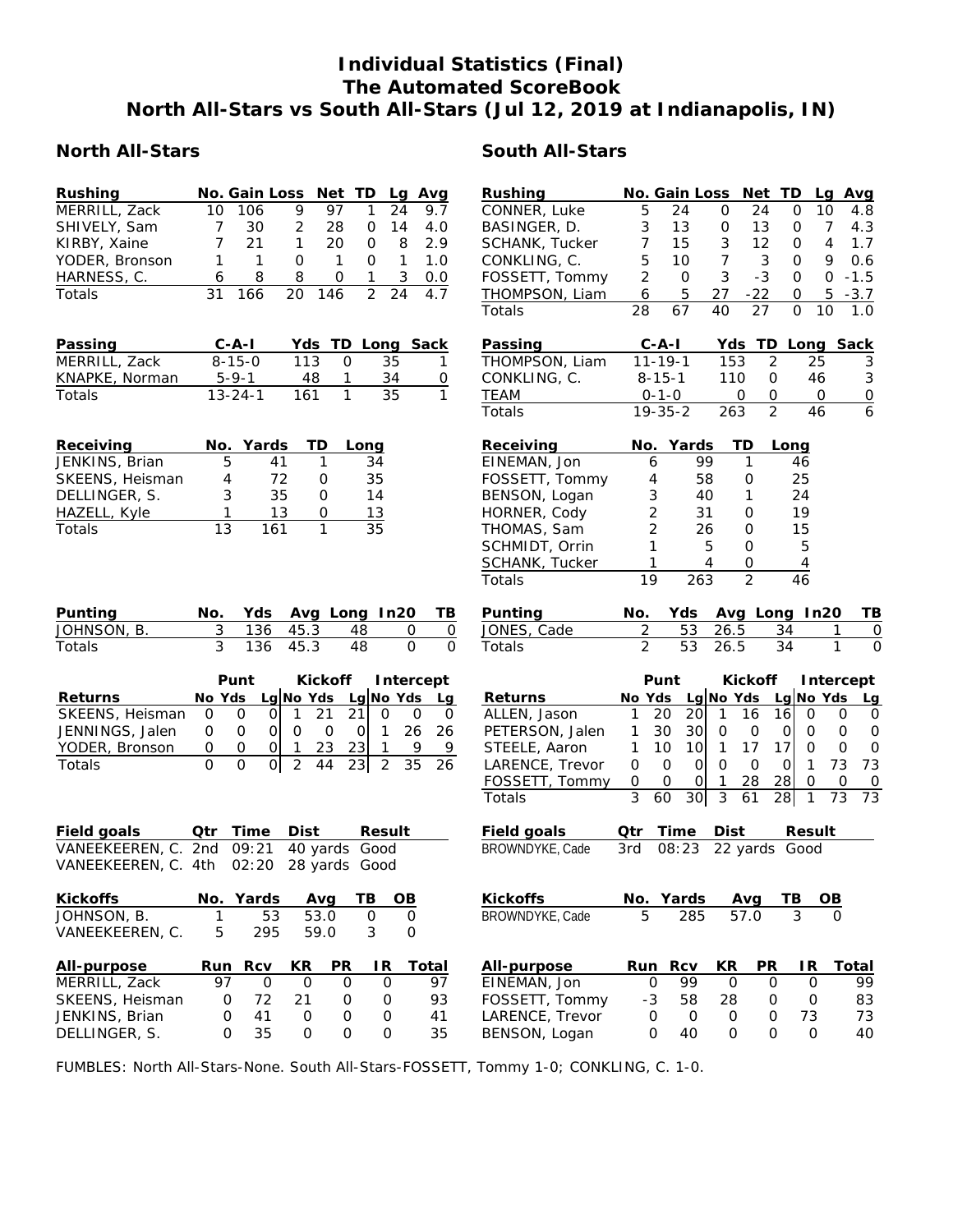#### **Defensive Statistics (Final) The Automated ScoreBook North All-Stars vs South All-Stars (Jul 12, 2019 at Indianapolis, IN)**

| # | North All-Stars                   | Solo           |                 |                | Ast Total Sacks-Yds      | TFL-Yds                  |                          | FF FR-Yds                | Int-Yds BrUp             |                          | <b>Blks</b>              | QBH                      |
|---|-----------------------------------|----------------|-----------------|----------------|--------------------------|--------------------------|--------------------------|--------------------------|--------------------------|--------------------------|--------------------------|--------------------------|
|   | 43 BUKUR, Tyler                   | 4              | 3               | 7              |                          | $0.5 - 2$                | $\overline{a}$           |                          |                          |                          |                          |                          |
| 9 | BARBOSA, Nino                     | 3              | $\overline{4}$  | 7              |                          | $0.5 - 2$                | $\overline{\phantom{m}}$ |                          |                          | 1                        |                          |                          |
|   | 29 TIPPMANN, T.J.                 | 3              | $\overline{2}$  | 5              | $\bar{a}$                | $\overline{\phantom{a}}$ | $\overline{\phantom{a}}$ |                          | $\overline{\phantom{a}}$ | $\overline{\phantom{a}}$ |                          |                          |
|   | 11 YODER, Bronson                 | $\overline{2}$ | $\mathfrak{Z}$  | 5              |                          | $0.5 - 1$                | $\overline{\phantom{a}}$ |                          | $1 - 9$                  |                          |                          |                          |
|   | 57 JANSKY, Blake                  | 3              | $\circ$         | 3              | $2.0 - 13$               | $2.0 - 13$               | $\overline{\phantom{a}}$ |                          |                          | $\overline{\phantom{a}}$ |                          |                          |
|   | 55 LEFFERS, Levi                  | $\overline{2}$ | $\mathbf{1}$    | 3              |                          | $\overline{\phantom{0}}$ |                          |                          |                          |                          |                          |                          |
|   | 91 LAIN, Cameron                  | $\overline{2}$ | 1               | 3              | $0.5 - 5$                | $0.5 - 5$                | $\blacksquare$           |                          | $\overline{\phantom{a}}$ | $\overline{\phantom{a}}$ | $\overline{\phantom{a}}$ |                          |
|   | 95 URBAN, Jacob                   | 1              | $\overline{2}$  | 3              | $1.5 - 4$                | $1.5 - 4$                |                          |                          |                          |                          |                          |                          |
|   | 49 CHANDLER, B.                   | 1              | $\overline{2}$  | 3              | $\equiv$                 | $0.5 - 1$                | ÷,                       | $\overline{a}$           | ÷,                       | ÷,                       |                          |                          |
|   | 21 FULTON, William                | $\overline{2}$ | 0               | $\overline{2}$ |                          |                          | $\blacksquare$           |                          |                          |                          |                          |                          |
|   | 25 JENNINGS, Jalen                | $\overline{2}$ | $\mathcal{O}$   | $\overline{2}$ | $\equiv$                 | $\overline{\phantom{a}}$ | $\overline{\phantom{a}}$ | $\sim$                   | $1 - 26$                 | ÷,                       | $\overline{\phantom{a}}$ |                          |
|   | 99 GRAY, Javias                   | 1              | $\mathbf{1}$    | $\overline{2}$ | $\Box$                   | $1.0 - 3$                |                          |                          |                          |                          |                          |                          |
|   | 41 WILSON, T.                     | 1              | 1               | $\overline{2}$ | $\overline{\phantom{a}}$ |                          | $\overline{\phantom{a}}$ | ÷,                       |                          | $\overline{\phantom{a}}$ |                          |                          |
|   | 27 ROUDEBUSH, KJ                  | $\mathbf{1}$   | $\mathbf{1}$    | $\overline{2}$ |                          |                          | $\overline{a}$           |                          |                          | $\mathbf{1}$             |                          |                          |
|   | 85 WOZNIAK, Justin                | 1              | 1               | $\overline{2}$ | $0.5 - 4$                | $0.5 - 4$                | $\overline{\phantom{a}}$ | $\overline{\phantom{a}}$ | $\overline{\phantom{a}}$ | $\overline{\phantom{a}}$ | $\blacksquare$           | $\overline{\phantom{a}}$ |
|   | 33 CARROLL, Blake                 | $\Omega$       | $\overline{2}$  | $\overline{2}$ | $0.5 - 3$                | $0.5 - 3$                |                          |                          |                          |                          |                          |                          |
|   | 23 ORSUND, Tye                    | $\mathcal{O}$  | 1               | 1              | $\overline{a}$           | L,                       | L,                       | ÷.                       | $\overline{a}$           | ÷,                       |                          |                          |
|   |                                   | $\mathbf{O}$   |                 | $\mathbf{1}$   |                          |                          |                          |                          |                          |                          |                          |                          |
|   | 39 HONER, Luke                    | 29             | 26              | 55             | $5.0 - 29$               | $8.0 - 38$               | $\overline{0}$           | $0-0$                    | $2 - 35$                 | $\overline{2}$           | $\overline{O}$           | $\mathcal{O}$            |
|   | Totals                            |                |                 |                |                          |                          |                          |                          |                          |                          |                          |                          |
| # | South All-Stars                   | Solo           |                 |                | Ast Total Sacks-Yds      | TEL-Yds                  |                          | FF FR-Yds                | Int-Yds BrUp Blks QBH    |                          |                          |                          |
|   | 10 WORD, Andrew                   | 4              | 1               | 5              |                          |                          |                          |                          |                          |                          |                          |                          |
|   | 22 ALLEN, Jason                   | $\overline{2}$ | 3               | 5              |                          |                          |                          |                          |                          |                          |                          |                          |
|   | 72 FINNELL, Joe                   | 1              | 4               | 5              |                          | $1.5 - 5$                | ÷,                       |                          |                          | $\overline{\phantom{a}}$ |                          |                          |
|   | 42 SCOTT, Dalton                  | $\overline{2}$ | 2               | 4              | $1.0 - 6$                | $1.5 - 7$                | $\overline{\phantom{a}}$ |                          |                          |                          |                          |                          |
|   | 62 GAFFNEY, Brian                 | 1              | 2               | 3              | $\overline{\phantom{a}}$ | $1.0 - 2$                | ÷,                       | $\overline{\phantom{a}}$ | $\overline{a}$           | $\overline{\phantom{a}}$ | $\overline{\phantom{a}}$ |                          |
|   | 40 YOUNG, Gabe                    | $\overline{2}$ | $\Omega$        | $\overline{2}$ |                          |                          |                          |                          |                          |                          |                          |                          |
| 8 | STEELE, Aaron                     | $\overline{2}$ | 0               | $\overline{2}$ | $\blacksquare$           | ÷,                       | ÷,                       |                          | $\overline{a}$           | $\sim$                   | $\overline{a}$           |                          |
|   | 46 MINOR, Kavie                   | $\overline{2}$ | $\Omega$        | $\overline{2}$ |                          |                          |                          |                          |                          |                          |                          |                          |
|   | 92 DAVIS, Dalton                  | 1              | 1               | $\overline{2}$ | $\overline{\phantom{a}}$ | $0.5 - 0$                | $\overline{a}$           |                          |                          | $\overline{a}$           |                          |                          |
|   |                                   | 1              | $\mathbf{1}$    | $\overline{2}$ |                          | $0.5 - 1$                |                          |                          |                          |                          |                          |                          |
|   | 70 BAKER, Gage                    | 1              | 1               | $\overline{2}$ | $\sim$                   | $0.5 - 3$                | $\overline{\phantom{a}}$ | $\overline{\phantom{a}}$ | $\overline{a}$           | $\overline{\phantom{a}}$ | ÷.                       |                          |
|   | 94 BELL, Axel<br>28 BURNELL, Nick | $\mathbf{1}$   | $\mathbf{1}$    | $\overline{2}$ |                          | $1.0 - 5$                |                          |                          |                          |                          |                          |                          |
|   |                                   |                |                 |                |                          |                          | $\blacksquare$           |                          |                          |                          |                          |                          |
|   | 38 LAWSON, Ty                     | 1              | 1               | $\overline{2}$ | $\overline{\phantom{a}}$ | ÷,                       | $\blacksquare$           | $\overline{\phantom{a}}$ | $\overline{a}$           | $\overline{\phantom{a}}$ | $\overline{\phantom{m}}$ |                          |
|   | 26 LARENCE, Trevor                | 1              | $\mathbf{1}$    | $\overline{2}$ |                          |                          |                          |                          | $1 - 73$                 |                          |                          |                          |
|   | 36 PAGEL, Steven                  | 0              | $\overline{2}$  | $\overline{2}$ | $\overline{\phantom{a}}$ | $0.5 - 3$                | $\frac{1}{2}$            | $\overline{\phantom{a}}$ | $\frac{1}{2}$            | $\frac{1}{2}$            | $\frac{1}{2}$            |                          |
|   | 20 PETERSON, Jalen                | 1              | $\Omega$        | 1              |                          |                          |                          |                          |                          |                          |                          |                          |
|   | 30 BASINGER, D.                   | $\mathbf{1}$   | $\mathcal{O}$   | 1              | $\bar{a}$                |                          |                          |                          |                          |                          |                          |                          |
|   | 34 CONNER, Luke                   | 1              | $\overline{O}$  | $\mathbf{1}$   |                          |                          |                          |                          |                          |                          |                          |                          |
|   | 24 BOHANNON, F.                   | 1              | 0               | 1              | $\overline{\phantom{a}}$ |                          |                          |                          |                          |                          |                          |                          |
|   | 96 LEWIS, Sam                     | $\mathbf{1}$   | $\Omega$        | $\mathbf{1}$   |                          |                          |                          |                          |                          |                          |                          |                          |
| 4 | BROWNDYKE, Cade                   | 1              | O               | 1              | $\blacksquare$           |                          | $\overline{\phantom{a}}$ | $\overline{a}$           | $\overline{a}$           | $\overline{\phantom{a}}$ |                          |                          |
|   | 14 FOSSETT, Tommy                 | $\overline{O}$ | $\mathbf{1}$    | $\mathbf{1}$   |                          |                          |                          |                          |                          |                          |                          |                          |
|   | 48 FRASIER, Austin                | 0              | 1               | 1              |                          |                          |                          |                          |                          |                          |                          |                          |
|   | Totals                            | 28             | $\overline{22}$ | 50             | $1.0 - 6$                | $7.0 - 26$               | $\overline{0}$           | $O - O$                  | $1 - 73$                 | $\overline{0}$           | $\overline{0}$           | $\overline{0}$           |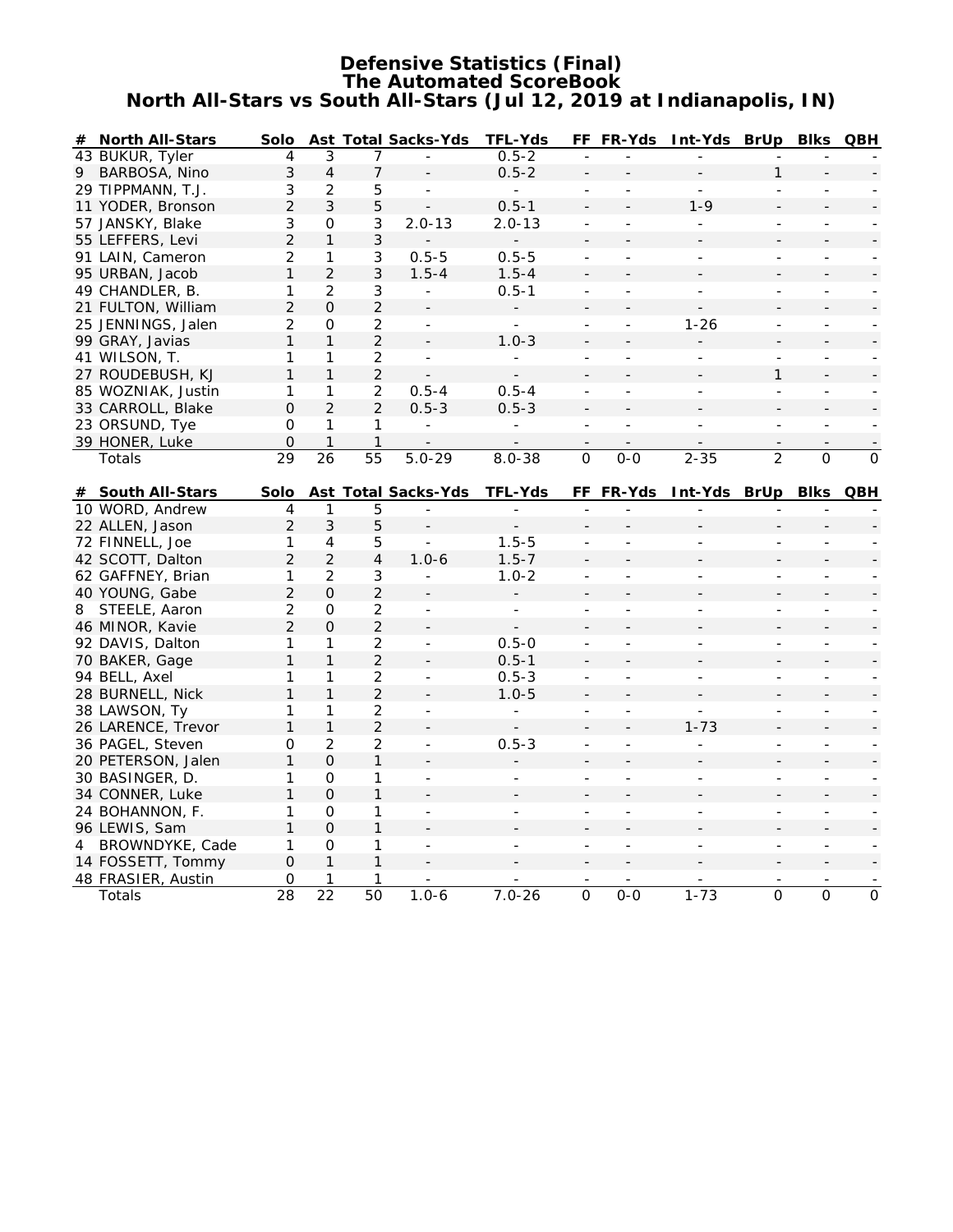## **Play-by-Play Summary (1st quarter) North All-Stars vs South All-Stars (Jul 12, 2019 at Indianapolis, IN)**

| North wins the toss, elects to receive.<br>1-10 North 40 | CAPTAINS: North-Jenkins, Merrill, Roudebush, Yoder<br>CAPTAINS: South-Martindale, Thompson, Frasier, Steele<br>Goodman Awards: Tyler Bukur (Valparaiso), Gage Baker (Eastern Greene)<br>SOUTH ball on SOUTH40.<br>BROWNDYKE, Cade kickoff 60 yards to the NORTHO, touchback. |                |
|----------------------------------------------------------|------------------------------------------------------------------------------------------------------------------------------------------------------------------------------------------------------------------------------------------------------------------------------|----------------|
| 1-10 North 20                                            | MERRILL, Zack pass incomplete to DELLINGER, S                                                                                                                                                                                                                                |                |
| 2-10 North 20<br>1-10 North 43                           | MERRILL, Zack rush for 23 yards to the NORTH43, 1ST DOWN NORTH (ALLEN, Jason).<br>HARNESS, C. rush for loss of 3 yards to the NORTH40 (FINNELL, Joe; SCOTT, Dalton).                                                                                                         | R1             |
| 2-13 North 40                                            | MERRILL, Zack pass complete to SKEENS, Heisman for 35 yards to the SOUTH25, 1ST DOWN                                                                                                                                                                                         | P <sub>2</sub> |
| 1-10 South 25                                            | NORTH (STEELE, Aaron).<br>KIRBY, Xaine rush for 3 yards to the SOUTH22 (FINNELL, Joe; ALLEN, Jason).                                                                                                                                                                         |                |
| $2 - 7$<br>South 22                                      | KIRBY, Xaine rush for no gain to the SOUTH22 (MINOR, Kavie).                                                                                                                                                                                                                 |                |
| South 22<br>$3 - 7$                                      | MERRILL, Zack pass complete to SKEENS, Heisman for 19 yards to the SOUTH3, 1ST DOWN NORTH.                                                                                                                                                                                   | P <sub>3</sub> |
| South 03<br>1-G                                          | HARNESS, C. rush for 2 yards to the SOUTH1 (ALLEN, Jason).                                                                                                                                                                                                                   |                |
| South 01<br>2-G                                          | HARNESS, C. rush for 1 yard to the SOUTHO, TOUCHDOWN, clock 08:27.                                                                                                                                                                                                           |                |
| 1-G<br>South 03                                          | VANEEKEEREN, C. kick attempt failed.<br>North All-Stars 6, South All-Stars 0                                                                                                                                                                                                 |                |
|                                                          | 9 plays, 80 yards, 3:33                                                                                                                                                                                                                                                      |                |
|                                                          | VANEEKEEREN, C. kickoff 60 yards to the SOUTHO, touchback.                                                                                                                                                                                                                   |                |
| SOUTH ALL-STARS drive start at 08:27.                    |                                                                                                                                                                                                                                                                              |                |
| 1-10 South 20                                            | SCHANK, Tucker rush for 3 yards to the SOUTH23 (CHANDLER, B.; BARBOSA, Nino).                                                                                                                                                                                                |                |
| South 23<br>$2 - 7$                                      | SCHANK, Tucker rush for loss of 3 yards to the SOUTH20 (GRAY, Javias).                                                                                                                                                                                                       |                |
| 3-10 South 20                                            | THOMPSON, Liam pass complete to THOMAS, Sam for 15 yards to the SOUTH35, 1ST DOWN SOUTHP1                                                                                                                                                                                    |                |
|                                                          | (BARBOSA, Nino).                                                                                                                                                                                                                                                             |                |
| 1-10 South 35                                            | CONNER, Luke rush for 2 yards to the SOUTH37 (BARBOSA, Nino).                                                                                                                                                                                                                |                |
| 2-8<br>South 37<br>$3 - 4$<br>South 41                   | BASINGER, D. rush for 4 yards to the SOUTH41 (BUKUR, Tyler).                                                                                                                                                                                                                 |                |
|                                                          | THOMPSON, Liam pass complete to BENSON, Logan for 7 yards to the SOUTH48, 1ST DOWN SOUTHP2<br>(ROUDEBUSH, KJ; YODER, Bronson).                                                                                                                                               |                |
| 1-10 South 48                                            | THOMPSON, Liam pass complete to HORNER, Cody for 19 yards to the NORTH33, 1ST DOWN SOUTIP3                                                                                                                                                                                   |                |
| 1-10 North 33                                            | (BARBOSA, Nino; BUKUR, Tyler).<br>THOMPSON, Liam rush for no gain to the NORTH33 (TIPPMANN, T.J.; BARBOSA, Nino).                                                                                                                                                            |                |
| 2-10 North 33                                            | PENALTY SOUTH IS 4 yards to the NORTH37.                                                                                                                                                                                                                                     |                |
| 2-14 North 37                                            | THOMPSON, Liam sacked for loss of 9 yards to the NORTH46 (JANSKY, Blake).                                                                                                                                                                                                    |                |
| 3-23 North 46                                            | THOMPSON, Liam pass intercepted by JENNINGS, Jalen at the NORTH30, JENNINGS, Jalen return<br>26 yards to the SOUTH44.                                                                                                                                                        |                |
|                                                          | 10 plays, 34 yards, 5:39                                                                                                                                                                                                                                                     |                |
| NORTH ALL-STARS drive start at 02:48.                    |                                                                                                                                                                                                                                                                              |                |
| 1-10 South 44                                            | SHIVELY, Sam rush for 2 yards to the SOUTH42 (DAVIS, Dalton).                                                                                                                                                                                                                |                |
| South 42<br>2-8                                          | SHIVELY, Sam rush for 3 yards to the SOUTH39 (FOSSETT, Tommy; PAGEL, Steven).                                                                                                                                                                                                |                |
| $3 - 5$<br>South 39                                      | KNAPKE, Norman pass complete to SKEENS, Heisman for 5 yards to the SOUTH34, 1ST DOWN                                                                                                                                                                                         | P <sub>4</sub> |
|                                                          | NORTH (WORD, Andrew).                                                                                                                                                                                                                                                        |                |
| 1-10 South 34                                            | KNAPKE, Norman pass intercepted by LARENCE, Trevor at the SOUTH27, LARENCE, Trevor return                                                                                                                                                                                    |                |
|                                                          | 73 yards to the NORTHO, TOUCHDOWN, clock 00:51.                                                                                                                                                                                                                              |                |
| 1-G North 03                                             | 4 plays, 10 yards, 1:57<br>BROWNDYKE, Cade kick attempt good.                                                                                                                                                                                                                |                |
|                                                          | South All-Stars 7, North All-Stars 6                                                                                                                                                                                                                                         |                |
|                                                          | BROWNDYKE, Cade kickoff 59 yards to the NORTH1, SKEENS, Heisman return 21 yards to the                                                                                                                                                                                       |                |
|                                                          | NORTH22 (LARENCE, Trevor).                                                                                                                                                                                                                                                   |                |
| NORTH ALL-STARS drive start at 00:46.                    |                                                                                                                                                                                                                                                                              |                |
| 1-10 North 22                                            | MERRILL, Zack rush for 23 yards to the NORTH45, 1ST DOWN NORTH (LAWSON, Ty; LARENCE,                                                                                                                                                                                         | R <sub>5</sub> |
|                                                          | Trevor).                                                                                                                                                                                                                                                                     |                |
| 1-10 North 45                                            | HARNESS, C. rush for 3 yards to the NORTH48 (CONNER, Luke).                                                                                                                                                                                                                  |                |
|                                                          | END OF 1st QUARTER: South All-Stars 7, North All-Stars 6                                                                                                                                                                                                                     |                |
|                                                          | Conversions<br>Time<br>1st Downs                                                                                                                                                                                                                                             |                |
| Quarter Summary                                          | Poss<br>Rushing<br>Passing<br>Penalties<br>Score<br>R<br>P.<br>X<br>Τ<br>3rd<br>4th                                                                                                                                                                                          |                |

North All-Stars 6 06:16 2 3 0 5 2-2 0-0 10-57 3-5-1-59 0-0 South All-Stars 7 05:39 0 3 0 3 2-3 0-0 6-(-3) 3-4-1-41 1-4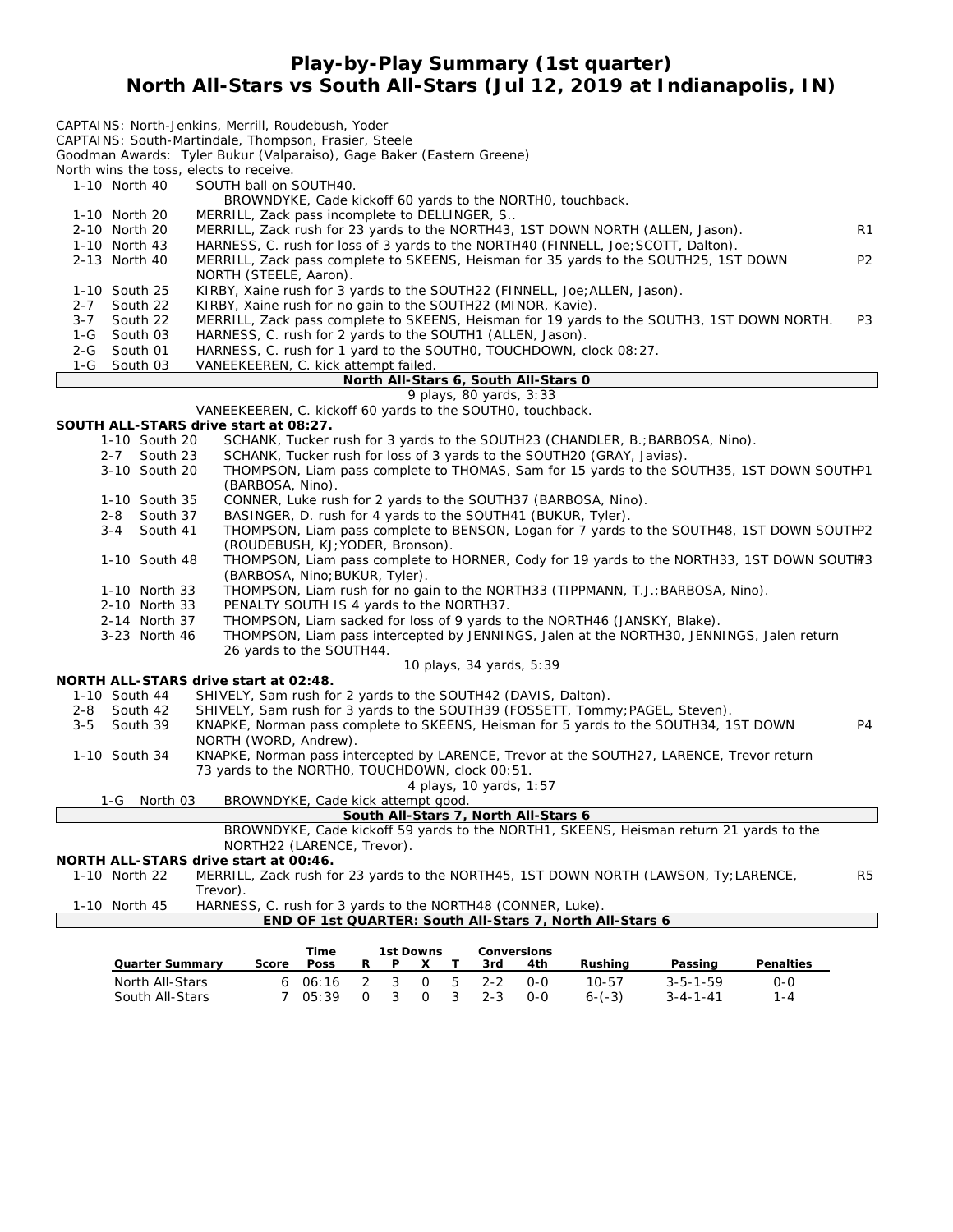#### **Play-by-Play Summary (2nd quarter) North All-Stars vs South All-Stars (Jul 12, 2019 at Indianapolis, IN)**

| $2 - 7$ |               | North 48                  | Start of 2nd quarter, clock 12:00.                                                                                                |    |
|---------|---------------|---------------------------|-----------------------------------------------------------------------------------------------------------------------------------|----|
| $2 - 7$ |               | North 48                  | MERRILL, Zack pass incomplete.                                                                                                    |    |
| $3 - 7$ |               | North 48                  | MERRILL, Zack rush for 23 yards to the SOUTH29, 1ST DOWN NORTH (SCOTT, Dalton).                                                   | R6 |
|         | 1-10 South 29 |                           | SHIVELY, Sam rush for 1 yard to the SOUTH28 (LEWIS, Sam).                                                                         |    |
| $2 - 9$ |               | South 28                  | MERRILL, Zack pass complete to DELLINGER, S. for 8 yards to the SOUTH20 (YOUNG, Gabe).                                            |    |
| $3 - 1$ |               | South 20                  | SHIVELY, Sam rush for loss of 2 yards to the SOUTH22 (GAFFNEY, Brian).                                                            |    |
| $4 - 3$ |               | South 22                  | Timeout North All-Stars, clock 09:26.                                                                                             |    |
| $4 - 3$ |               | South 22                  | VANEEKEEREN, C. field goal attempt from 40 GOOD, clock 09:21.                                                                     |    |
|         |               |                           | North All-Stars 9, South All-Stars 7                                                                                              |    |
|         |               |                           | 8 plays, 56 yards, 3:25                                                                                                           |    |
|         |               |                           | VANEEKEEREN, C. kickoff 60 yards to the SOUTHO, touchback.                                                                        |    |
|         |               |                           | SOUTH ALL-STARS drive start at 09:21.                                                                                             |    |
|         |               | 1-10 South 20             | CONKLING, C. rush for 9 yards to the SOUTH29 (ORSUND, Tye; CARROLL, Blake).                                                       |    |
|         | $2 - 1$       | South 29                  | BASINGER, D. rush for 2 yards to the SOUTH31, 1ST DOWN SOUTH (LAIN, Cameron).                                                     | R4 |
|         |               | 1-10 South 31             | CONKLING, C. sacked for loss of 4 yards to the SOUTH27 (JANSKY, Blake).                                                           |    |
|         |               | 2-14 South 27             | CONKLING, C. pass complete to FOSSETT, Tommy for 15 yards to the SOUTH42, 1ST DOWN SOUTHP5                                        |    |
|         |               |                           | (WILSON, T.).                                                                                                                     |    |
|         |               | 1-10 South 42             | CONKLING, C. sacked for loss of 2 yards to the SOUTH40, fumble by CONKLING, C. recovered                                          |    |
|         |               |                           | by SOUTH CONKLING, C. at SOUTH40.                                                                                                 |    |
|         |               | 2-12 South 40             | CONKLING, C. pass incomplete to EINEMAN, Jon.                                                                                     |    |
|         |               | 3-12 South 40             | CONKLING, C. pass complete to EINEMAN, Jon for 15 yards to the NORTH45, 1ST DOWN SOUTH                                            | P6 |
|         |               |                           | (FULTON, William).                                                                                                                |    |
|         |               | 1-10 North 45             | FOSSETT, Tommy rush for loss of 3 yards to the NORTH48 (BARBOSA, Nino; YODER, Bronson).                                           |    |
|         |               | 2-13 North 48             | CONKLING, C. pass complete to SCHANK, Tucker for 4 yards to the NORTH44 (BUKUR, Tyler).                                           |    |
|         |               | 3-9 North 44              | PENALTY SOUTH delay of game 5 yards to the NORTH49.                                                                               |    |
|         |               | 3-14 North 49             | CONKLING, C. rush for 1 yard to the NORTH48 (JENNINGS, Jalen).                                                                    |    |
|         |               | 4-13 North 48             | JONES, Cade punt 19 yards to the NORTH29.                                                                                         |    |
|         |               |                           | 10 plays, 32 yards, 5:04                                                                                                          |    |
|         |               |                           | NORTH ALL-STARS drive start at 04:17.                                                                                             |    |
|         | 1-10 North 29 |                           | KIRBY, Xaine rush for 2 yards to the NORTH31 (GAFFNEY, Brian; WORD, Andrew).                                                      |    |
|         | 2-8 North 31  |                           | KIRBY, Xaine rush for loss of 1 yard to the NORTH30 (BAKER, Gage; DAVIS, Dalton).                                                 |    |
|         | 3-9 North 30  |                           | KNAPKE, Norman pass complete to JENKINS, Brian for 2 yards to the NORTH32.                                                        |    |
| $4 - 7$ | North 32      |                           | Timeout South All-Stars, clock 02:49.                                                                                             |    |
| $4 - 7$ |               | North 32                  | JOHNSON, B. punt 48 yards to the SOUTH20, STEELE, Aaron return 10 yards to the SOUTH30                                            |    |
|         |               |                           | (BUKUR, Tyler).                                                                                                                   |    |
|         |               |                           | 3 plays, 3 yards, 1:41<br>SOUTH ALL-STARS drive start at 02:36.                                                                   |    |
|         |               | 1-10 South 30             |                                                                                                                                   |    |
|         |               |                           | THOMPSON, Liam rush for 5 yards to the SOUTH35 (JANSKY, Blake).                                                                   |    |
|         | $2 - 5$       | South 35                  | THOMPSON, Liam pass complete to THOMAS, Sam for 11 yards to the SOUTH46, 1ST DOWN SOUTHP7                                         |    |
|         |               |                           | (TIPPMANN, T.J.).<br>THOMPSON, Liam pass complete to BENSON, Logan for 9 yards to the NORTH45 (TIPPMANN, T.J.).                   |    |
|         |               | 1-10 South 46             | THOMPSON, Liam pass incomplete (ROUDEBUSH, KJ).                                                                                   |    |
|         | 2-1           | North 45                  |                                                                                                                                   |    |
|         | 3-1<br>4-7    | North 45<br>South 49      | THOMPSON, Liam sacked for loss of 6 yards to the SOUTH49 (CARROLL, Blake; URBAN, Jacob).<br>Timeout South All-Stars, clock 01:17. |    |
|         | 4-7           | South 49                  | SOUTH ball on SOUTH49.                                                                                                            |    |
|         | 4-7           |                           | 3rd and 14.                                                                                                                       |    |
|         |               | South 49<br>3-14 South 49 | THOMPSON, Liam pass incomplete to BENSON, Logan                                                                                   |    |
|         |               | 4-14 South 49             | JONES, Cade punt 34 yards to the NORTH17, out-of-bounds.                                                                          |    |
|         |               |                           | 6 plays, O yards, 1:34                                                                                                            |    |
|         |               |                           | NORTH ALL-STARS drive start at 01:02.                                                                                             |    |
|         | 1-10 North 17 |                           | KNAPKE, Norman pass incomplete.                                                                                                   |    |
|         | 2-10 North 17 |                           | MERRILL, Zack pass incomplete.                                                                                                    |    |
|         | 3-10 North 17 |                           | MERRILL, Zack rush for loss of 3 yards to the NORTH14 (FINNELL, Joe).                                                             |    |
|         | 4-13 North 14 |                           | Timeout South All-Stars, clock 00:43.                                                                                             |    |
|         | 4-13 North 14 |                           | JOHNSON, B. punt 46 yards to the SOUTH40, PETERSON, Jalen return 30 yards to the NORTH30                                          |    |
|         |               |                           | (BUKUR, Tyler; HONER, Luke).                                                                                                      |    |
|         |               |                           |                                                                                                                                   |    |
|         |               |                           | 3 plays, minus 3 yards, 0:32<br>SOUTH ALL-STARS drive start at 00:30.                                                             |    |
|         |               | 1-10 North 30             | THOMPSON, Liam pass incomplete to BENSON, Logan.                                                                                  |    |
|         |               | 2-10 North 30             | THOMPSON, Liam pass complete to EINEMAN, Jon for 11 yards to the NORTH19, 1ST DOWN SOUTHP8                                        |    |
|         |               |                           | (FULTON, William).                                                                                                                |    |
|         |               | 1-10 North 19             | THOMPSON, Liam pass incomplete to EINEMAN, Jon.                                                                                   |    |
|         |               | 2-10 North 19             | THOMPSON, Liam sacked for loss of 9 yards to the NORTH28 (LAIN, Cameron; WOZNIAK, Justin).                                        |    |
|         |               |                           | END OF 2nd QUARTER: North All-Stars 9, South All-Stars 7                                                                          |    |
|         |               |                           |                                                                                                                                   |    |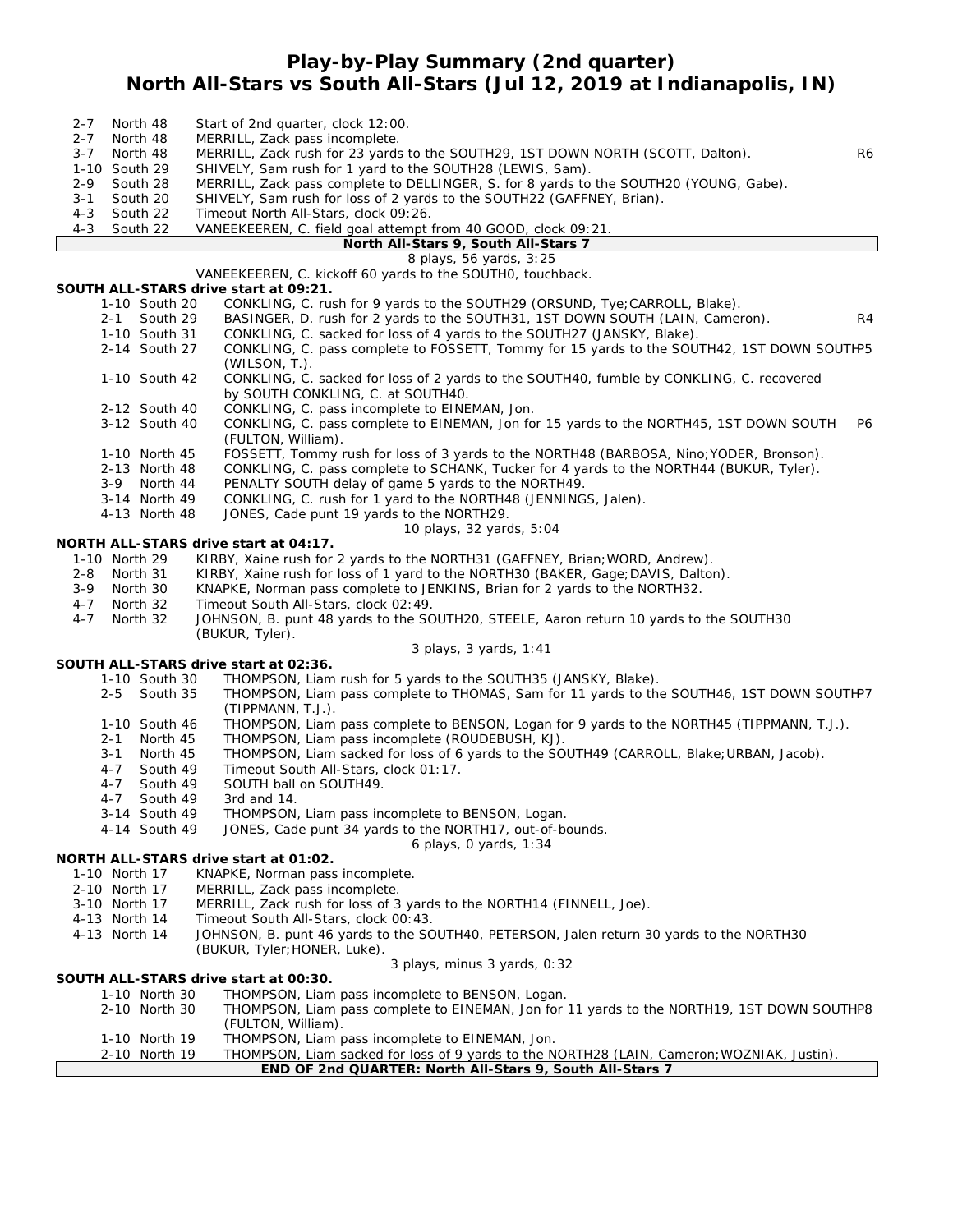#### **Play-by-Play Summary (2nd quarter) North All-Stars vs South All-Stars (Jul 12, 2019 at Indianapolis, IN)**

|                 |       | Time        |   | 1st Downs |  | Conversions             |     |            |                  |           |
|-----------------|-------|-------------|---|-----------|--|-------------------------|-----|------------|------------------|-----------|
| Quarter Summary | Score | <b>Poss</b> | R | PX T      |  | .3rd                    | 4th | Rushina    | Passing          | Penalties |
| North All-Stars |       |             |   |           |  | 3 04:52 1 0 0 1 1-4 0-0 |     | 6-20       | $2 - 5 - 0 - 10$ | $O-O$     |
| South All-Stars |       |             |   |           |  | 0 07:08 1 4 0 5 1-4 0-0 |     | $9 - (-7)$ | 6-11-0-65        | $1 - 5$   |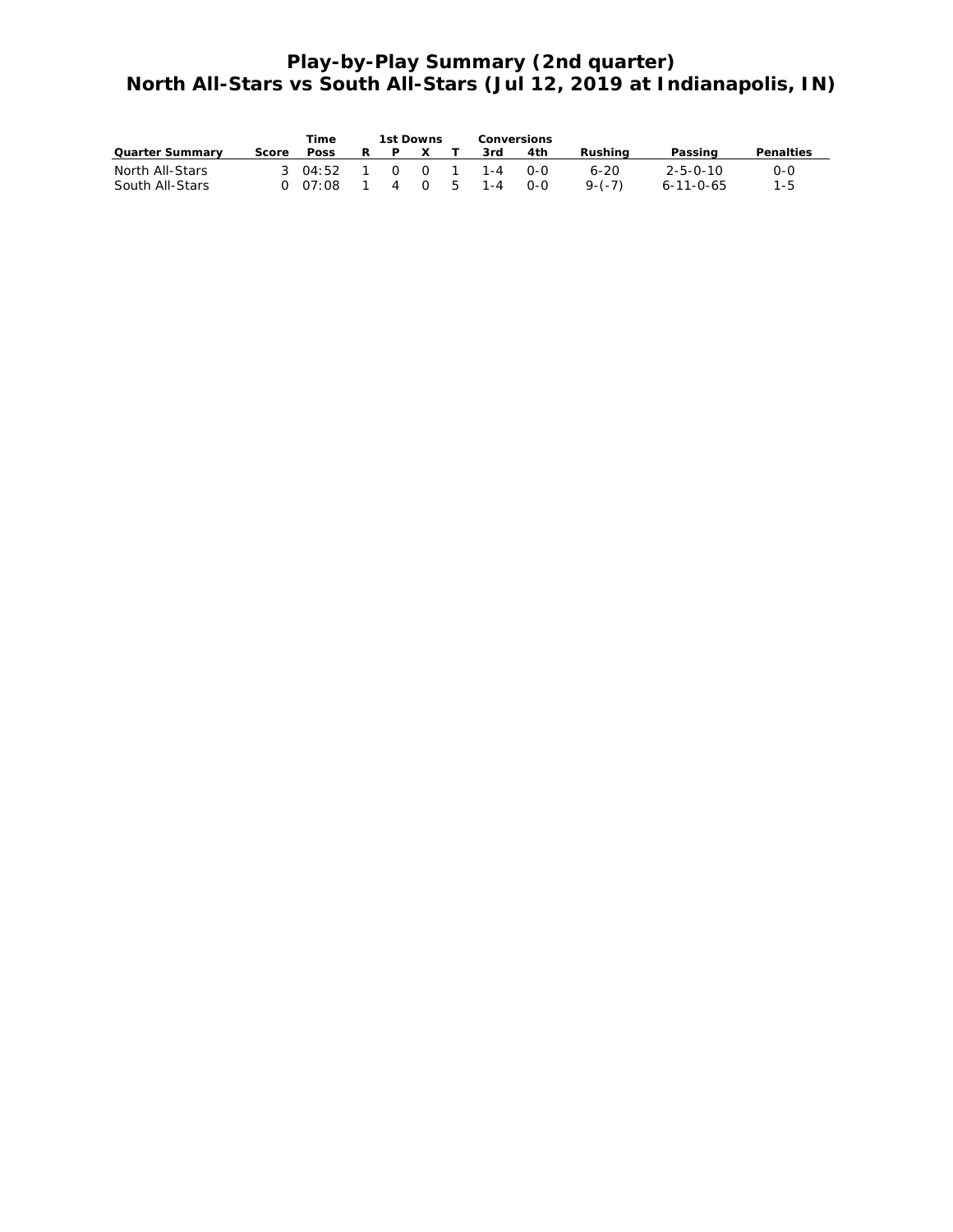#### **Play-by-Play Summary (3rd quarter) North All-Stars vs South All-Stars (Jul 12, 2019 at Indianapolis, IN)**

| 3-19 North 28                                                                 | Start of 3rd quarter, clock 12:00.<br>NORTH ball on NORTH40.                                                                                                                                                                                          |                 |
|-------------------------------------------------------------------------------|-------------------------------------------------------------------------------------------------------------------------------------------------------------------------------------------------------------------------------------------------------|-----------------|
|                                                                               | 4 plays, 2 yards, 0:37<br>JOHNSON, B. kickoff 53 yards to the SOUTH7, STEELE, Aaron return 17 yards to the SOUTH24<br>(YODER, Bronson), PENALTY NORTH unsportsmanlike conduct 15 yards to the SOUTH39, 1st and<br>10, SOUTH ball on SOUTH39.          |                 |
| SOUTH ALL-STARS drive start at 11:53.<br>1-10 South 39<br>$2 - 3$<br>South 46 | BASINGER, D. rush for 7 yards to the SOUTH46 (JENNINGS, Jalen).<br>CONKLING, C. pass complete to FOSSETT, Tommy for 15 yards to the NORTH39, 1ST DOWN SOUTHP9<br>(YODER, Bronson).                                                                    |                 |
| 1-10 North 39<br>2-10 North 39<br>$3 - 5$<br>North 34                         | CONKLING, C. pass incomplete to FOSSETT, Tommy.<br>CONKLING, C. pass complete to SCHMIDT, Orrin for 5 yards to the NORTH34 (LEFFERS, Levi).<br>CONKLING, C. pass complete to EINEMAN, Jon for 7 yards to the NORTH27, 1ST DOWN SOUTH                  | P10             |
| 1-10 North 27<br>2-4 North 21                                                 | (CHANDLER, B.).<br>CONNER, Luke rush for 6 yards to the NORTH21 (LAIN, Cameron).<br>CONNER, Luke rush for 10 yards to the NORTH11, 1ST DOWN SOUTH (YODER, Bronson; TIPPMANN, R11<br>$T.J.$ ).                                                         |                 |
| 1-10 North 11<br>2-10 North 11<br>3-10 North 11<br>4-9<br>North 10            | CONKLING, C. pass incomplete to FOSSETT, Tommy (BARBOSA, Nino).<br>CONKLING, C. pass incomplete to FOSSETT, Tommy.<br>SCHANK, Tucker rush for 1 yard to the NORTH10 (ROUDEBUSH, KJ).<br>BROWNDYKE, Cade field goal attempt from 22 GOOD, clock 08:23. |                 |
|                                                                               | South All-Stars 10, North All-Stars 9                                                                                                                                                                                                                 |                 |
|                                                                               | 11 plays, 51 yards, 3:30                                                                                                                                                                                                                              |                 |
|                                                                               | BROWNDYKE, Cade kickoff 60 yards to the NORTHO, touchback.                                                                                                                                                                                            |                 |
| NORTH ALL-STARS drive start at 08:23.                                         |                                                                                                                                                                                                                                                       |                 |
| 1-10 North 20                                                                 | MERRILL, Zack rush for 4 yards to the NORTH24 (BOHANNON, F.).                                                                                                                                                                                         |                 |
| North 24<br>$2 - 6$                                                           | MERRILL, Zack pass incomplete to JENKINS, Brian, dropped pass.                                                                                                                                                                                        |                 |
| North 24<br>3-6                                                               | MERRILL, Zack sacked for loss of 6 yards to the NORTH18 (SCOTT, Dalton).                                                                                                                                                                              |                 |
| 4-12 North 18                                                                 | JOHNSON, B. punt 42 yards to the SOUTH40, ALLEN, Jason return 20 yards to the NORTH40                                                                                                                                                                 |                 |
|                                                                               | (TIPPMANN, T.J.).                                                                                                                                                                                                                                     |                 |
| SOUTH ALL-STARS drive start at 06:33.                                         | 3 plays, minus 2 yards, 1:50                                                                                                                                                                                                                          |                 |
| 1-10 North 40                                                                 | SCHANK, Tucker rush for 3 yards to the NORTH37 (LEFFERS, Levi; WILSON, T.).                                                                                                                                                                           |                 |
| North 37<br>$2 - 7$                                                           | SCHANK, Tucker rush for 1 yard to the NORTH36.                                                                                                                                                                                                        |                 |
| North 36<br>3-6                                                               | THOMPSON, Liam pass complete to HORNER, Cody for 12 yards to the NORTH24, 1ST DOWN SOUTHP.12                                                                                                                                                          |                 |
| 1-10 North 24                                                                 | THOMPSON, Liam pass complete to BENSON, Logan for 24 yards to the NORTHO, 1ST DOWN SOUTH?13<br>TOUCHDOWN, clock 04:37.                                                                                                                                |                 |
| 1-G<br>North 03                                                               | BROWNDYKE, Cade kick attempt good.                                                                                                                                                                                                                    |                 |
|                                                                               | South All-Stars 17, North All-Stars 9                                                                                                                                                                                                                 |                 |
|                                                                               | 4 plays, 40 yards, 2:04                                                                                                                                                                                                                               |                 |
|                                                                               | BROWNDYKE, Cade kickoff 46 yards to the NORTH14, YODER, Bronson return 23 yards to the<br>NORTH37 (BROWNDYKE, Cade).                                                                                                                                  |                 |
| NORTH ALL-STARS drive start at 04:29.                                         |                                                                                                                                                                                                                                                       |                 |
| 1-10 North 37                                                                 | KNAPKE, Norman pass complete to JENKINS, Brian for loss of 6 yards to the NORTH31 (BELL,<br>Axel; PAGEL, Steven).                                                                                                                                     |                 |
| 2-16 North 31<br>$3 - 3$<br>North 44                                          | KNAPKE, Norman pass complete to DELLINGER, S. for 13 yards to the NORTH44 (WORD, Andrew).<br>KIRBY, Xaine rush for 8 yards to the SOUTH48 (BASINGER, D.), PENALTY NORTH<br>unsportsmanlike conduct 15 yards to the NORTH37, 1ST DOWN NORTH.           | X7              |
| 1-10 North 37                                                                 | 1st and 10.                                                                                                                                                                                                                                           |                 |
| 1-10 North 37                                                                 | KNAPKE, Norman pass incomplete to DELLINGER, S                                                                                                                                                                                                        |                 |
| 2-10 North 37                                                                 | KNAPKE, Norman pass incomplete to SKEENS, Heisman.                                                                                                                                                                                                    |                 |
| 3-10 North 37                                                                 | PENALTY SOUTH pass interference 15 yards to the SOUTH48, 1ST DOWN NORTH.                                                                                                                                                                              | Х8              |
| 1-10 South 48                                                                 | SHIVELY, Sam rush for 14 yards to the SOUTH34, 1ST DOWN NORTH (LAWSON, Ty).                                                                                                                                                                           | R <sub>9</sub>  |
| 1-10 South 34                                                                 | KNAPKE, Norman pass complete to JENKINS, Brian for 34 yards to the SOUTHO, 1ST DOWN                                                                                                                                                                   | P <sub>10</sub> |
|                                                                               | NORTH, TOUCHDOWN, clock 01:29.                                                                                                                                                                                                                        |                 |
| 1-G<br>South 03                                                               | HARNESS, C. rush attempt failed.                                                                                                                                                                                                                      |                 |
|                                                                               | South All-Stars 17, North All-Stars 15                                                                                                                                                                                                                |                 |
|                                                                               | 7 plays, 63 yards, 3:11<br>VANEEKEEREN, C. kickoff 55 yards to the SOUTH5, ALLEN, Jason return 16 yards to the                                                                                                                                        |                 |
|                                                                               | SOUTH21 (WOZNIAK, Justin).                                                                                                                                                                                                                            |                 |
| SOUTH ALL-STARS drive start at 01:18.                                         |                                                                                                                                                                                                                                                       |                 |
| 1-10 South 21                                                                 | CONKLING, C. pass complete to FOSSETT, Tommy for 4 yards to the SOUTH25, fumble by                                                                                                                                                                    |                 |
|                                                                               | FOSSETT, Tommy recovered by SOUTH TEAM at SOUTH24.                                                                                                                                                                                                    |                 |
| South 24<br>$2 - 7$                                                           |                                                                                                                                                                                                                                                       |                 |
|                                                                               | CONKLING, C. pass complete to EINEMAN, Jon for 46 yards to the NORTH30, 1ST DOWN SOUTH                                                                                                                                                                | P14             |
|                                                                               | (BARBOSA, Nino).<br>END OF 3rd QUARTER: South All-Stars 17, North All-Stars 15                                                                                                                                                                        |                 |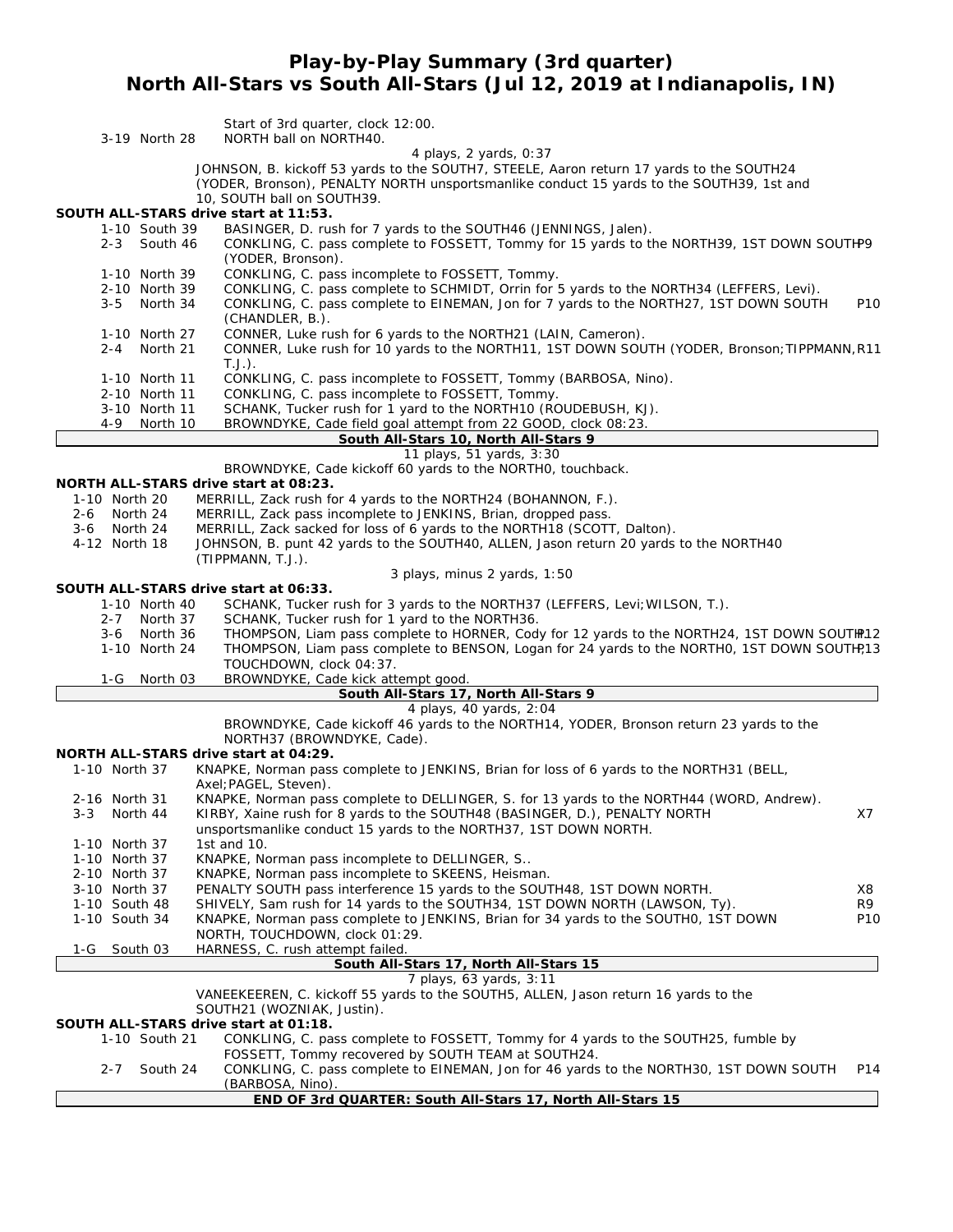## **Play-by-Play Summary (3rd quarter) North All-Stars vs South All-Stars (Jul 12, 2019 at Indianapolis, IN)**

|                 |       | Time        | 1st Downs |     | Conversions |            |         |                    |           |
|-----------------|-------|-------------|-----------|-----|-------------|------------|---------|--------------------|-----------|
| Quarter Summary | Score | <b>Poss</b> |           | P X | 3rd         | 4th        | Rushina | Passing            | Penalties |
| North All-Stars |       | 6 $05:01$   |           |     | 1 1 2 4 0-1 | റ-റ        | 4-20    | $3 - 6 - 0 - 41$   | $2 - 30$  |
| South All-Stars |       | 10006:59    |           |     | 5 0 6 2-3   | <u>ດ-ດ</u> | 6-28    | $7 - 10 - 0 - 112$ | $1 - 15$  |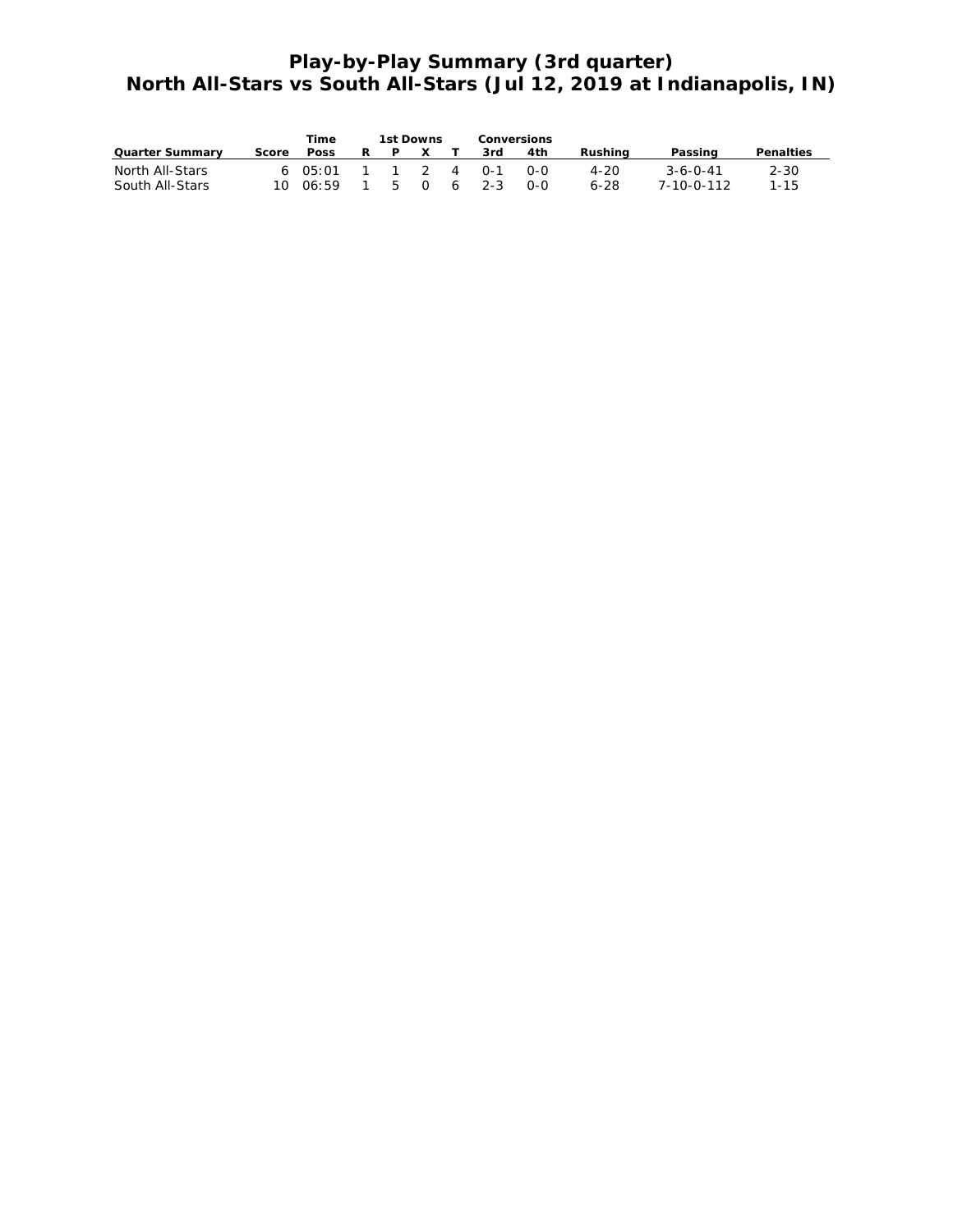**Play-by-Play Summary (4th quarter)**

**North All-Stars vs South All-Stars (Jul 12, 2019 at Indianapolis, IN)**

| 1-10 North 30                        | Start of 4th quarter, clock 12:00.                                                                                                                           |                 |
|--------------------------------------|--------------------------------------------------------------------------------------------------------------------------------------------------------------|-----------------|
| 1-10 North 30                        | PENALTY NORTH offside 5 yards to the NORTH25.                                                                                                                |                 |
| North 25<br>1-5                      | SCHANK, Tucker rush for 3 yards to the NORTH22.                                                                                                              |                 |
| $2 - 2$<br>North 22                  | THOMPSON, Liam pass incomplete.                                                                                                                              |                 |
| $3 - 2$<br>North 22                  | CONNER, Luke rush for 1 yard to the NORTH21 (GRAY, Javias; URBAN, Jacob).                                                                                    |                 |
| $4 - 1$<br>North 21                  | CONNER, Luke rush for 5 yards to the NORTH16, 1ST DOWN SOUTH (BUKUR, Tyler).                                                                                 | R <sub>15</sub> |
| 1-10 North 16                        | FOSSETT, Tommy rush for no gain to the NORTH16.                                                                                                              |                 |
| 2-10 North 16                        | THOMPSON, Liam pass complete to EINEMAN, Jon for 16 yards to the NORTHO, 1ST DOWN SOUTH, P16<br>TOUCHDOWN, clock 09:55.                                      |                 |
| 1-G<br>North 03                      | BROWNDYKE, Cade kick attempt good.                                                                                                                           |                 |
|                                      | South All-Stars 24, North All-Stars 15                                                                                                                       |                 |
|                                      | 8 plays, 79 yards, 3:23                                                                                                                                      |                 |
|                                      | BROWNDYKE, Cade kickoff 60 yards to the NORTHO, touchback.                                                                                                   |                 |
|                                      | NORTH ALL-STARS drive start at 09:55.                                                                                                                        |                 |
| 1-10 North 20                        | MERRILL, Zack pass incomplete to JENKINS, Brian.                                                                                                             |                 |
| 2-10 North 20<br>$3 - 8$<br>North 22 | MERRILL, Zack rush for 2 yards to the NORTH22 (BAKER, Gage).<br>MERRILL, Zack pass complete to SKEENS, Heisman for 13 yards to the NORTH35, 1ST DOWN         | P11             |
|                                      | NORTH (YOUNG, Gabe).                                                                                                                                         |                 |
| 1-10 North 35                        | MERRILL, Zack rush for 3 yards to the NORTH38 (MINOR, Kavie).                                                                                                |                 |
| $2 - 7$<br>North 38                  | MERRILL, Zack pass incomplete to SKEENS, Heisman.                                                                                                            |                 |
| $3 - 7$<br>North 38                  | MERRILL, Zack pass complete to HAZELL, Kyle for 13 yards to the SOUTH49, 1ST DOWN NORTH                                                                      | P12             |
|                                      | (WORD, Andrew).                                                                                                                                              |                 |
| 1-10 South 49                        | MERRILL, Zack pass complete to DELLINGER, S. for 14 yards to the SOUTH35, 1ST DOWN NORTH<br>(STEELE, Aaron).                                                 | P13             |
| 1-10 South 35                        | MERRILL, Zack pass complete to JENKINS, Brian for 5 yards to the SOUTH30 (ALLEN,                                                                             |                 |
|                                      | Jason; BURNELL, Nick).                                                                                                                                       |                 |
| $2 - 5$<br>South 30                  | MERRILL, Zack pass complete to JENKINS, Brian for 6 yards to the SOUTH24, 1ST DOWN NORTH                                                                     | P14             |
|                                      | (SCOTT, Dalton; ALLEN, Jason).                                                                                                                               |                 |
| 1-10 South 24                        | MERRILL, Zack rush for 24 yards to the SOUTHO, 1ST DOWN NORTH, TOUCHDOWN, clock 06:05.                                                                       | R <sub>15</sub> |
| South 03<br>1-G                      | VANEEKEEREN, C. kick attempt good.                                                                                                                           |                 |
|                                      | South All-Stars 24, North All-Stars 22                                                                                                                       |                 |
|                                      | 10 plays, 80 yards, 3:50                                                                                                                                     |                 |
|                                      | VANEEKEEREN, C. kickoff 60 yards to the SOUTHO, touchback.                                                                                                   |                 |
|                                      | SOUTH ALL-STARS drive start at 06:05.                                                                                                                        |                 |
| 1-10 South 20                        | CONKLING, C. pass incomplete to BENSON, Logan.                                                                                                               |                 |
| 2-10 South 20<br>3-6 South 24        | SCHANK, Tucker rush for 4 yards to the SOUTH24 (LEFFERS, Levi).<br>CONKLING, C. pass incomplete, PENALTY NORTH pass interference (BARBOSA, Nino) 10 yards to | X17             |
|                                      | the SOUTH34, 1ST DOWN SOUTH, NO PLAY.                                                                                                                        |                 |
| 1-10 South 34                        | PENALTY SOUTH illegal procedure 5 yards to the SOUTH29.                                                                                                      |                 |
| 1-15 South 29                        | CONKLING, C. pass intercepted by YODER, Bronson at the SOUTH42, YODER, Bronson return 9                                                                      |                 |
|                                      | yards to the SOUTH33.                                                                                                                                        |                 |
|                                      | 3 plays, 9 yards, 1:01                                                                                                                                       |                 |
|                                      | NORTH ALL-STARS drive start at 05:04.                                                                                                                        |                 |
| 1-10 South 33                        | SHIVELY, Sam rush for 7 yards to the SOUTH26.                                                                                                                |                 |
| South 26<br>$2 - 3$                  | KIRBY, Xaine rush for 7 yards to the SOUTH19, 1ST DOWN NORTH (PETERSON, Jalen).                                                                              | R <sub>16</sub> |
| 1-10 South 19                        | SHIVELY, Sam rush for 3 yards to the SOUTH16 (WORD, Andrew).                                                                                                 |                 |
| 2-7 South 16                         | KIRBY, Xaine rush for 1 yard to the SOUTH15 (FINNELL, Joe; GAFFNEY, Brian).                                                                                  |                 |
| South 15<br>$3 - 6$                  | MERRILL, Zack rush for 4 yards to the SOUTH11 (FINNELL, Joe; FRASIER, Austin).                                                                               |                 |
| South 11<br>4-2                      | Timeout South All-Stars, clock 02:24.                                                                                                                        |                 |
| $4 - 2$<br>South 11                  | VANEEKEEREN, C. field goal attempt from 28 GOOD, clock 02:20.                                                                                                |                 |
|                                      | North All-Stars 25, South All-Stars 24                                                                                                                       |                 |
|                                      | 6 plays, 22 yards, 2:51<br>VANEEKEEREN, C. kickoff 60 yards to the SOUTHO, FOSSETT, Tommy return 28 yards to the                                             |                 |
|                                      | SOUTH28.                                                                                                                                                     |                 |
|                                      | SOUTH ALL-STARS drive start at 02:13.                                                                                                                        |                 |
| 1-10 South 28                        | THOMPSON, Liam pass complete to EINEMAN, Jon for 4 yards to the SOUTH32, out-of-bounds.                                                                      |                 |
| 2-6<br>South 32                      | THOMPSON, Liam pass incomplete to EINEMAN, Jon.                                                                                                              |                 |
| 3-6<br>South 32                      | THOMPSON, Liam rush for loss of 3 yards to the SOUTH29 (BUKUR, Tyler; CHANDLER, B.).                                                                         |                 |
| South 29<br>4-9                      | Timeout South All-Stars, clock 01:57.                                                                                                                        |                 |
| South 29<br>4-9                      | THOMPSON, Liam pass incomplete, PENALTY SOUTH holding declined.                                                                                              |                 |
|                                      | 4 plays, 1 yard, 0:21                                                                                                                                        |                 |
|                                      | NORTH ALL-STARS drive start at 01:52.                                                                                                                        |                 |
| 1-10 South 29                        | HARNESS, C. rush for 2 yards to the SOUTH27 (BELL, Axel).                                                                                                    |                 |
| South 27<br>2-8                      | Timeout North All-Stars, clock 01:07.                                                                                                                        |                 |
| South 27<br>2-8                      | HARNESS, C. rush for loss of 5 yards to the SOUTH32 (BURNELL, Nick).                                                                                         |                 |
|                                      | North MVP: Zach Merrill; South MVP: Jon Eineman; Game MVP: Z. Merrill                                                                                        |                 |
| 3-13 South 32                        | YODER, Bronson rush for 1 yard to the SOUTH31.                                                                                                               |                 |
| 4-12 South 31<br>4-12 South 31       | Timeout South All-Stars, clock 00:31.<br>MERRILL, Zack pass incomplete to JENKINS, Brian.                                                                    |                 |
|                                      |                                                                                                                                                              |                 |